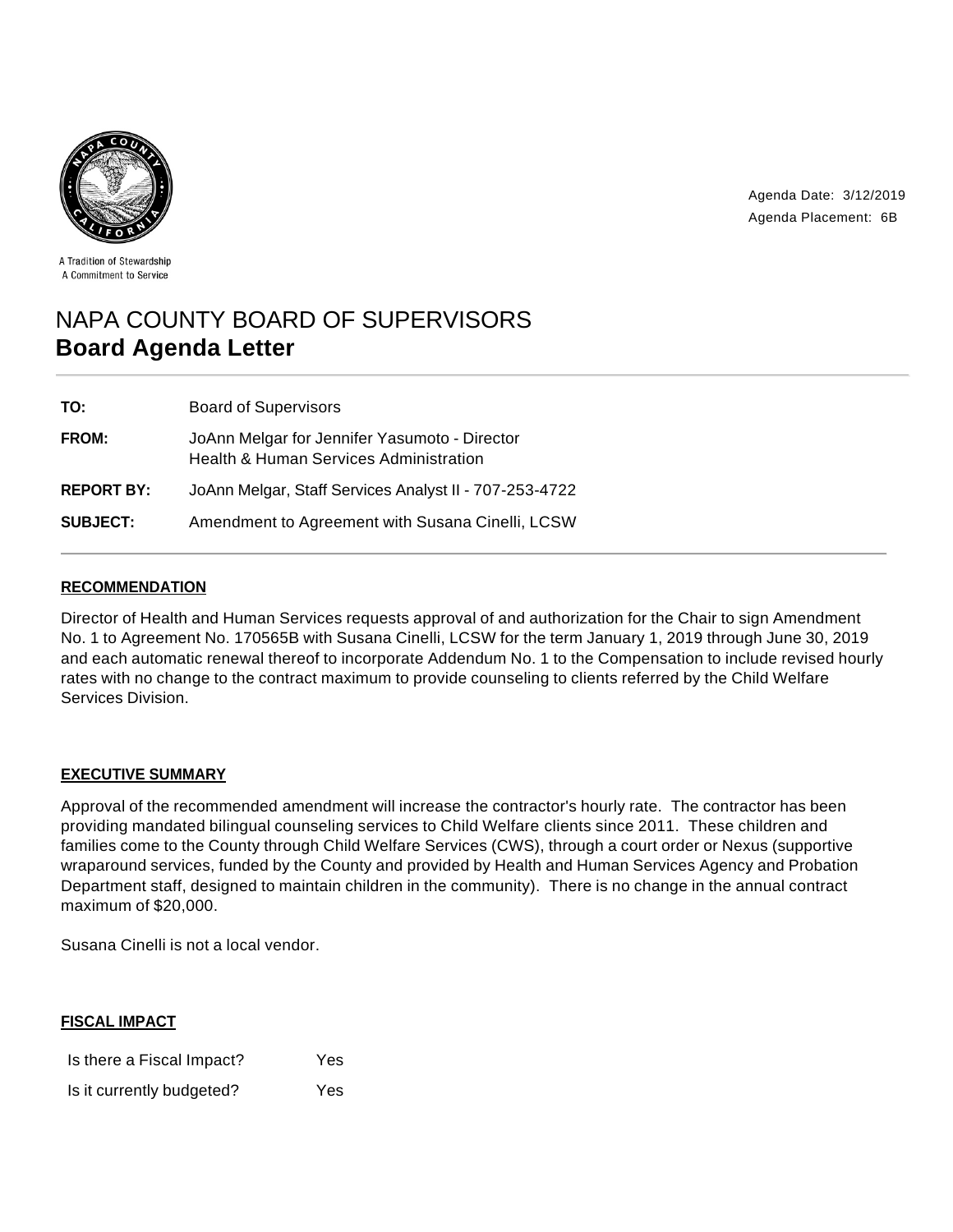| Where is it budgeted?             |                                                                                                                                                                                                                                                                           |
|-----------------------------------|---------------------------------------------------------------------------------------------------------------------------------------------------------------------------------------------------------------------------------------------------------------------------|
|                                   | Health & Human Services Child Welfare Services                                                                                                                                                                                                                            |
| Is it Mandatory or Discretionary? | Mandatory                                                                                                                                                                                                                                                                 |
| Is the general fund affected?     | No.                                                                                                                                                                                                                                                                       |
| Future fiscal impact:             | Although the agreement terminates June 30, 2019, the agreement contains an<br>automatic renewal, which allows the County to continue these services into<br>the next fiscal year.                                                                                         |
| Consequences if not approved:     | If this agreement is not approved, Susana Cinelli will be unable to<br>provide CWS clients with bilingual counseling sessions and Napa County<br>would risk not being in compliance with court-ordered requirements.                                                      |
| Additional Information:           | This action is discretionary in that there is no mandate to use this provider.<br>Approval of this action will enable HHSA to pay the contractor's fees related to<br>counseling services, which are necessary in providing appropriate Child<br><b>Welfare Services.</b> |

## **ENVIRONMENTAL IMPACT**

ENVIRONMENTAL DETERMINATION: The proposed action is not a project as defined by 14 California Code of Regulations 15378 (State CEQA Guidelines) and therefore CEQA is not applicable.

#### **BACKGROUND AND DISCUSSION**

Susana Cinelli is a Licensed Social Worker who has been providing mandated bilingual counseling services to Child Welfare clients since 2011. These children and families come to the County through Child Welfare Services (CWS), through a court order or through Nexus, which is supportive wraparound services funded by the County and provided by Health and Human Services Agency and Probation Department staff. Nexus is designed to maintain children in the community.

Susana Cinelli provides the following services:

- Individual Therapy
- Family Therapy
- Family Consultation (a therapeutic service activity provided to a client's parent or primary caregiver; the client is not present
- Case Consultation with other professionals
- Attendance at Family Meetings
- Attendance at Individualized Education Plan meetings.

Susana Cinelli is not a local vendor.

#### **SUPPORTING DOCUMENTS**

None